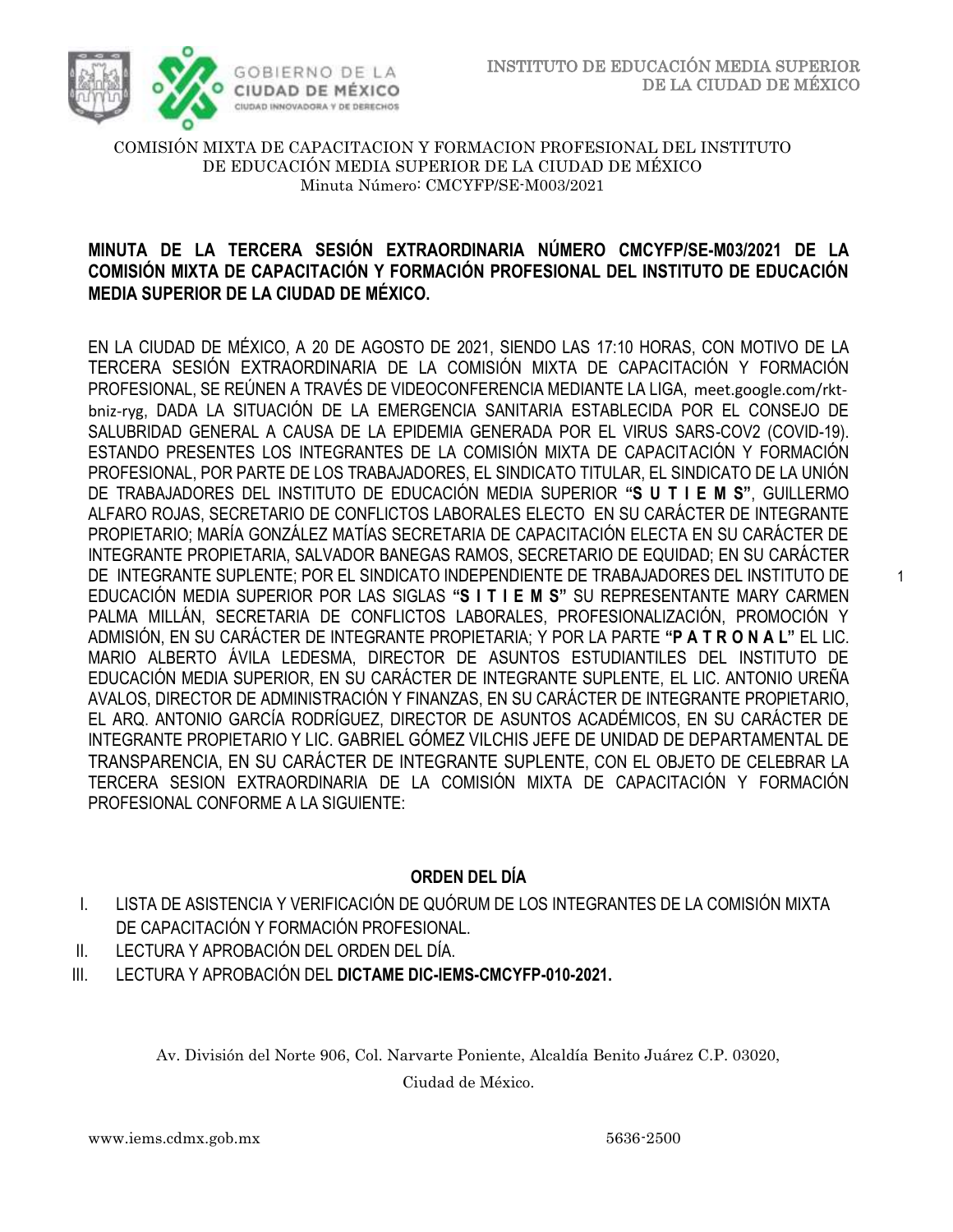

## COMISIÓN MIXTA DE CAPACITACION Y FORMACION PROFESIONAL DEL INSTITUTO DE EDUCACIÓN MEDIA SUPERIOR DE LA CIUDAD DE MÉXICO Minuta Número: CMCYFP/SE-M003/2021

IV. SE PROPONE FECHA PARA LA CELEBRACIÓN DE LA CUARTA SESIÓN EXTRAORDINARIA DE LA COMISIÓN MIXTA DE CAPACITACIÓN Y FORMACIÓN PROFESIONAL.

# **M I N U T A**

**PRIMERO. -** DE ACUERDO CON LA LISTA DE ASISTENCIA DE LOS INTEGRANTES DE LA COMISIÓN, EXISTE QUÓRUM LEGAL VÁLIDO PARA LLEVAR A CABO LA TERCERA SESIÓN EXTRAORDINARIA DE LA COMISIÓN MIXTA DE CAPACITACIÓN Y FORMACIÓN PROFESIONAL.

**SEGUNDO. -** PREVIA LECTURA SE APRUEBA EL ORDEN DEL DÍA PROPUESTO POR LOS INTEGRANTES.

**TERCERO. –** SE ACUERDA FECHA PARA LA CELEBRACIÓN DE LA CUARTA SESIÓN EXTRAORDINARIA DE LA COMISIÓN MIXTA DE CAPACITACIÓN Y FORMACIÓN PROFESIONAL EL 23 DE AGOSTO DE 2021, A LAS 18:00 HRS., SE ENVIARÁ MEDIANTE CORREO ELECTRÓNICO LA LIGA DE LA VIDEOCONFERENCIA A LOS INTEGRANTES, PREVIO A LA SESIÓN RESPECTIVA.

**CUARTO. -** LOS ACUERDOS TOMADOS EN LA PRESENTE SESIÓN, SON VÁLIDOS Y SURTIRÁN SUS EFECTOS LEGALES Y JURÍDICOS EN TÉRMINOS DE LO DISPUESTO POR EL NUMERAL TERCERO. PÁRRAFO SÉPTIMO Y OCTAVO DEL "ACUERDO POR EL QUE SE AUTORIZA EL USO DE MEDIOS REMOTOS TECNOLÓGICOS DE COMUNICACIÓN COMO MEDIOS OFICIALES PARA CONTINUAR CON LAS SESIONES DE LOS ÓRGANOS COLEGIADOS EN LA DEPENDENCIA, ÓRGANOS DESCONCENTRADOS, ENTIDADES DE LA ADMINISTRACIÓN PÚBLICA Y ALCALDÍAS DE LA CIUDAD DE MÉXICO, CON MOTIVO DE LA EMERGENCIA SANITARIA POR CAUSAS DE FUERZA MAYOR DEL CONSEJO DE SALUD DE LA CIUDAD DE MÉXICO", PUBLICADO EN LA GACETA OFICIAL DE LA CIUDAD DE MÉXICO EL 06 DE ABRIL DE 2020.

**QUINTO. –** LOS INTEGRANTES DE LA COMISIÓN EXPRESARON SU CONSENTIMIENTO SIN MEDIAR ALGÚN VICIO DE LA VOLUNTAD, RESPECTO DE LA MINUTA EMITIDA, LA QUE SURTIRÁ EFECTOS LEGALES A PARTIR DE SU PUBLICACIÓN EN LA PÁGINA OFICIAL DEL INSTITUTO DE CONFORMIDAD CON EL NUMERAL CUARTO DE LA PRESENTE MINUTA, Y LAS FIRMAS AUTÓGRAFAS DE LOS QUE EN ELLA INTERVINIERON SE ASENTARÁN UNA VEZ TERMINADA LA EMERGENCIA SANITARIA.

Av. División del Norte 906, Col. Narvarte Poniente, Alcaldía Benito Juárez C.P. 03020,

Ciudad de México.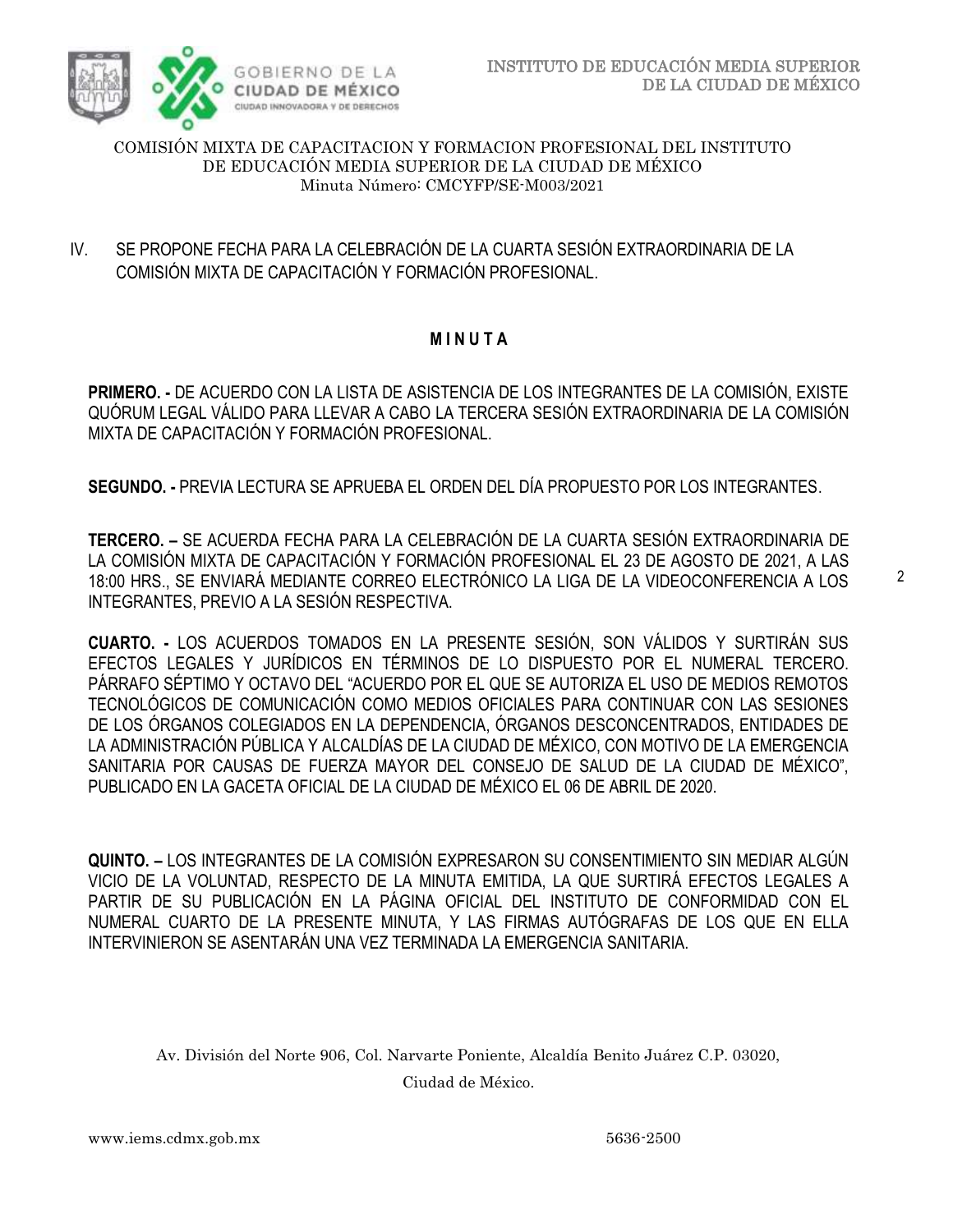

### COMISIÓN MIXTA DE CAPACITACION Y FORMACION PROFESIONAL DEL INSTITUTO DE EDUCACIÓN MEDIA SUPERIOR DE LA CIUDAD DE MÉXICO Minuta Número: CMCYFP/SE-M003/2021

**ESTE DOCUMENTO SE FIRMA SIENDO LAS 22: 12 HORAS DEL 20 DE AGOSTO DE 2021---------------------------- -----------------------------------------------------------------------------------------------------------------------------------------------------------**

## **FIRMAN LAS PARTES**

## **POR PARTE DE LOS TRABAJADORES DEL IEMS**

## **MARÍA GONZÁLEZ MATÍAS**

**MARY CARMEN PALMA MILLÁN**

INTEGRANTE PROPIETARIA SECRETARIA DE CAPACITACIÓN ELECTA DEL SINDICATO DE LA UNIÓN DE TRABAJADORES DEL INSTITUTO DE EDUCACIÓN MEDIA SUPERIOR (SUTIEMS)

#### INTEGRANTE PROPIETARIA SECRETARIA DE CONFLICTOS LABORALES, PROFESIONALIZACIÓN, PROMOCIÓN Y ADMISIÓN DEL SINDICATO INDEPENDIENTE DE TRABAJADORES DEL INSTITUTO DE EDUCACIÓN MEDIA SUPERIOR (SITIEMS)

## **GUILLERMO ALFARO ROJAS SALVADOR BANEGAS RAMOS**

INTEGRANTE PROPIETARIO SECRETARIO DE CONFLICTOS LABORALES ELECTO DEL SINDICATO DE LA UNIÓN DE TRABAJADORES DEL INSTITUTO DE EDUCACIÓN MEDIA SUPERIOR (SUTIEMS)

INTEGRANTE SUPLENTE SECRETARIO DE EQUIDAD ELECTO DEL SINDICATO DE LA UNIÓN DE TRABAJADORES DEL INSTITUTO DE EDUCACIÓN MEDIA SUPERIOR (SUTIEMS)

Av. División del Norte 906, Col. Narvarte Poniente, Alcaldía Benito Juárez C.P. 03020,

Ciudad de México.